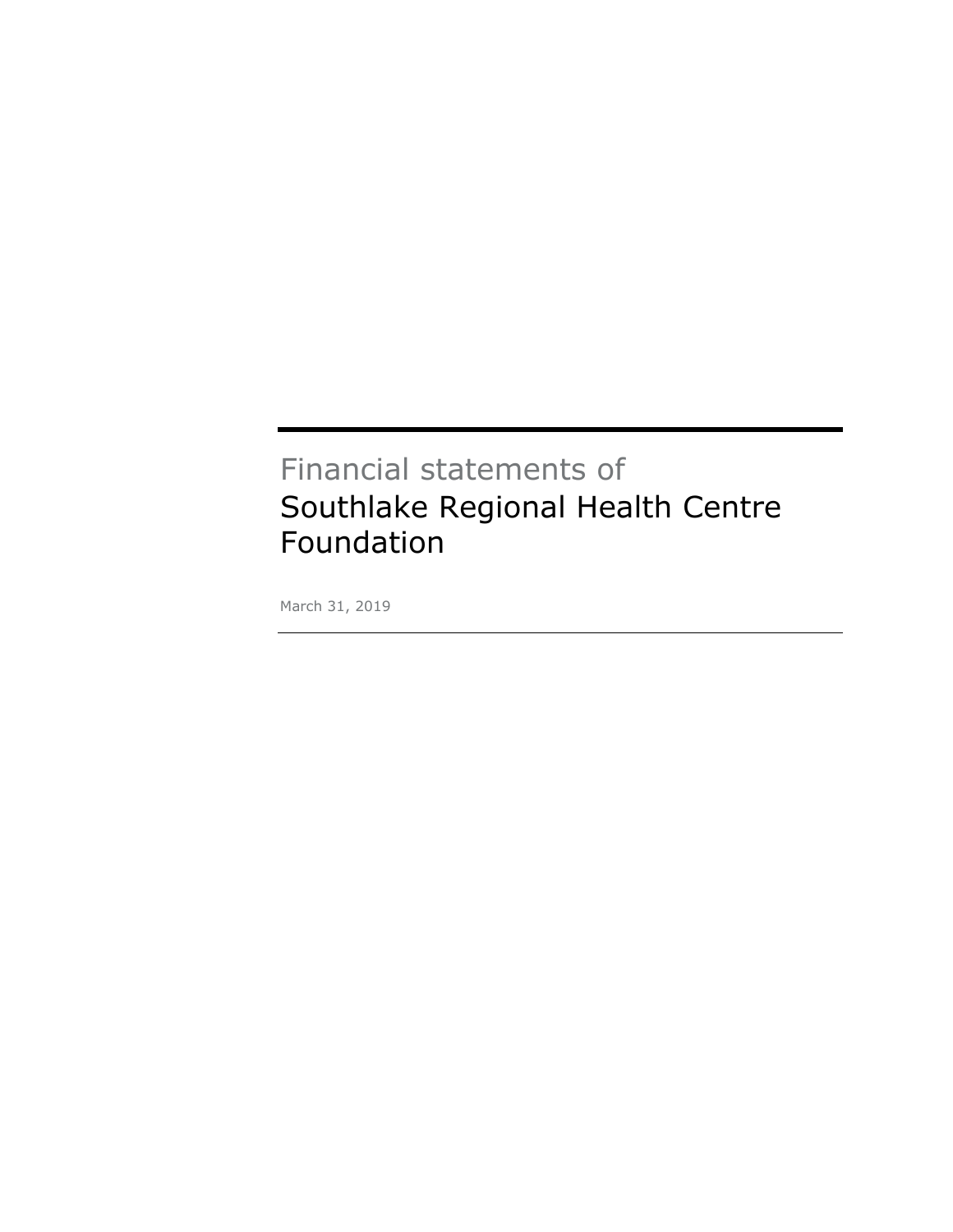| Independent Auditor's Report                         | $1 - 2$  |
|------------------------------------------------------|----------|
| Balance sheet                                        | 3        |
| Statement of operations and changes in fund balances | 4        |
| Statement of cash flows                              | 5        |
| Notes to the financial statements                    | $6 - 14$ |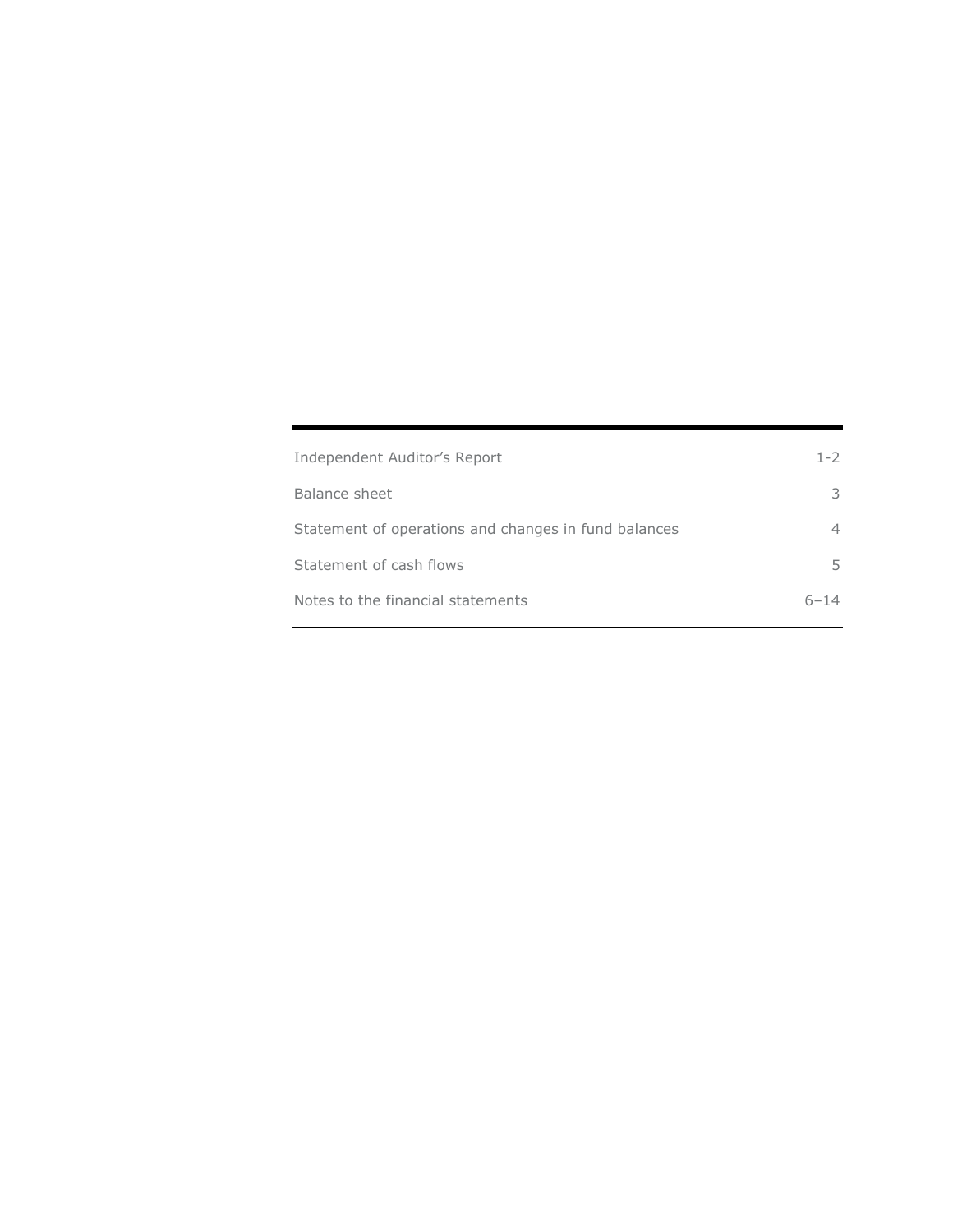# Deloitte.

Deloitte LLP 400 Applewood Crescent Suite 500 Vaughan ON L4K 0C3 Canada

Tel: 416-601-6150 Fax: 416-601-6151 www.deloitte.ca

# **Independent Auditor's Report**

To the Members and Benefactors of Southlake Regional Health Centre Foundation

# **Opinion**

We have audited the financial statements of the Southlake Regional Health Centre Foundation (the "Foundation"), which comprise the balance sheet as at March 31, 2019, and the statements of operations and changes fund balances, and cash flows for the year then ended, and notes to the financial statements, including a summary of significant accounting policies (collectively referred to as the "financial statements").

In our opinion, the accompanying financial statements present fairly, in all material respects, the financial position of the Foundation as at March 31, 2019, and the results of its operations and its cash flows for the year then ended in accordance with Canadian accounting standards for not-for-profit organizations.

# **Basis for Opinion**

We conducted our audit in accordance with Canadian generally accepted auditing standards ("Canadian GAAS"). Our responsibilities under those standards are further described in the *Auditor's Responsibilities for the Audit of the Financial Statements* section of our report. We are independent of the Foundation in accordance with the ethical requirements that are relevant to our audit of the financial statements in Canada, and we have fulfilled our other ethical responsibilities in accordance with these requirements. We believe that the audit evidence we have obtained is sufficient and appropriate to provide a basis for our audit opinion.

# **Responsibilities of Management and Those Charged with Governance for the Financial Statements**

Management is responsible for the preparation and fair presentation of the financial statements in accordance with Canadian accounting standards for not-for-profit organizations, and for such internal control as management determines is necessary to enable the preparation of financial statements that are free from material misstatement, whether due to fraud or error.

In preparing the financial statements, management is responsible for assessing the Foundation's ability to continue as a going concern, disclosing, as applicable, matters related to going concern and using the going concern basis of accounting unless management either intends to liquidate the Foundation or to cease operations, or has no realistic alternative but to do so.

Those charged with governance are responsible for overseeing the Foundation's financial reporting process.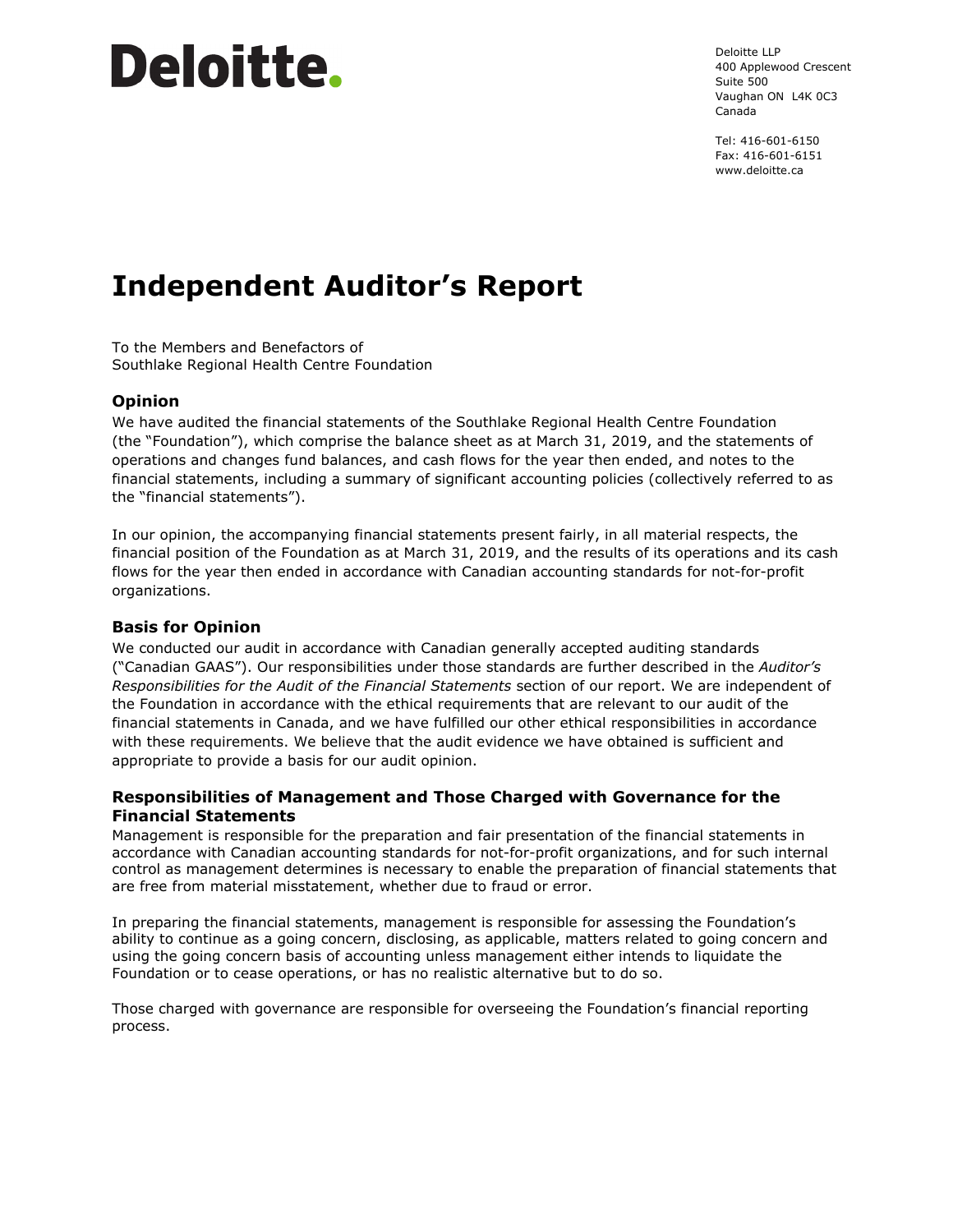# **Auditor's Responsibilities for the Audit of the Financial Statements**

Our objectives are to obtain reasonable assurance about whether the financial statements as a whole are free from material misstatement, whether due to fraud or error, and to issue an auditor's report that includes our opinion. Reasonable assurance is a high level of assurance, but is not a guarantee that an audit conducted in accordance with Canadian GAAS will always detect a material misstatement when it exists. Misstatements can arise from fraud or error and are considered material if, individually or in the aggregate, they could reasonably be expected to influence the economic decisions of users taken on the basis of these financial statements.

As part of an audit in accordance with Canadian GAAS, we exercise professional judgment and maintain professional skepticism throughout the audit. We also:

- Identify and assess the risks of material misstatement of the financial statements, whether due to fraud or error, design and perform audit procedures responsive to those risks, and obtain audit evidence that is sufficient and appropriate to provide a basis for our opinion. The risk of not detecting a material misstatement resulting from fraud is higher than for one resulting from error, as fraud may involve collusion, forgery, intentional omissions, misrepresentations, or the override of internal control.
- Obtain an understanding of internal control relevant to the audit in order to design audit procedures that are appropriate in the circumstances, but not for the purpose of expressing an opinion on the effectiveness of the Foundation's internal control.
- Evaluate the appropriateness of accounting policies used and the reasonableness of accounting estimates and related disclosures made by management.
- Conclude on the appropriateness of management's use of the going concern basis of accounting and, based on the audit evidence obtained, whether a material uncertainty exists related to events or conditions that may cast significant doubt on the Foundation's ability to continue as a going concern. If we conclude that a material uncertainty exists, we are required to draw attention in our auditor's report to the related disclosures in the financial statements or, if such disclosures are inadequate, to modify our opinion. Our conclusions are based on the audit evidence obtained up to the date of our auditor's report. However, future events or conditions may cause the Foundation to cease to continue as a going concern.
- Evaluate the overall presentation, structure and content of the financial statements, including the disclosures, and whether the financial statements represent the underlying transactions and events in a manner that achieves fair presentation.

We communicate with those charged with governance regarding, among other matters, the planned scope and timing of the audit and significant audit findings, including any significant deficiencies in internal control that we identify during our audit.

eloitte LLP

Chartered Professional Accountants Licensed Public Accountants June 18, 2019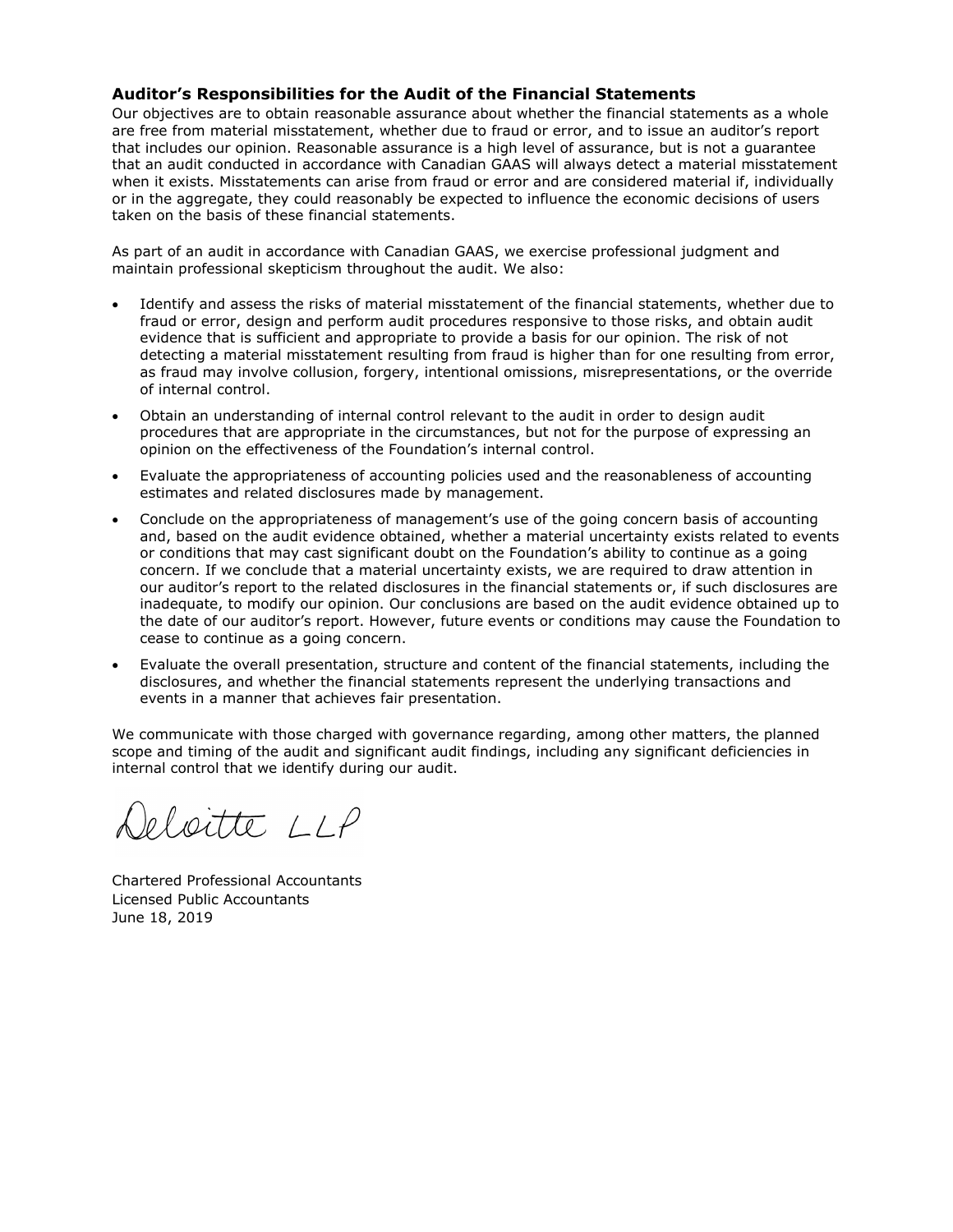# **Southlake Regional Health Centre Foundation**

**Balance sheet** As at March 31, 2019

|                                          |                | 2019       | 2018       |
|------------------------------------------|----------------|------------|------------|
|                                          | <b>Notes</b>   | \$         | \$         |
| <b>Assets</b>                            |                |            |            |
| Current assets                           |                |            |            |
| Cash                                     |                | 1,028,581  | 1,027,313  |
| Accounts receivable                      |                | 146,281    | 169,763    |
| Investments                              | 3(a)           | 28,881,585 | 27,704,940 |
| Restricted cash                          | 15             | 50,000     | 50,000     |
|                                          |                | 30,106,447 | 28,952,016 |
|                                          |                |            |            |
| Capital assets, net                      | $\overline{4}$ | 37,597     | 71,596     |
|                                          |                | 30,144,044 | 29,023,612 |
|                                          |                |            |            |
| <b>Liabilities</b>                       |                |            |            |
| <b>Current liabilities</b>               |                |            |            |
| Accounts payable and accrued liabilities |                | 188,183    | 228,253    |
| Deferred revenue                         |                | 281,410    | 172,312    |
| Due to Southlake Regional Health Centre  | 10             | 2,109,191  | 2,383,233  |
|                                          |                | 2,578,784  | 2,783,798  |
|                                          |                |            |            |
| Commitments                              | 11             |            |            |
|                                          |                |            |            |
| <b>Fund balances</b>                     |                |            |            |
| General                                  | 5              | 347,286    | 49,466     |
| Restricted                               | 6              | 1,039,844  | 17,911     |
| Endowment                                | 7              | 26,178,130 | 26,172,437 |
|                                          |                | 27,565,260 | 26,239,814 |
|                                          |                | 30,144,044 | 29,023,612 |

The accompanying notes are an integral part of the financial statements.

Approved by the Board

 $\frac{1}{2}$  or the second contract of  $\frac{1}{2}$ 

\_\_\_\_\_\_\_\_\_\_\_\_\_\_\_\_\_\_\_\_\_\_\_\_\_\_\_\_\_\_\_\_\_\_\_, Director

Islais

Director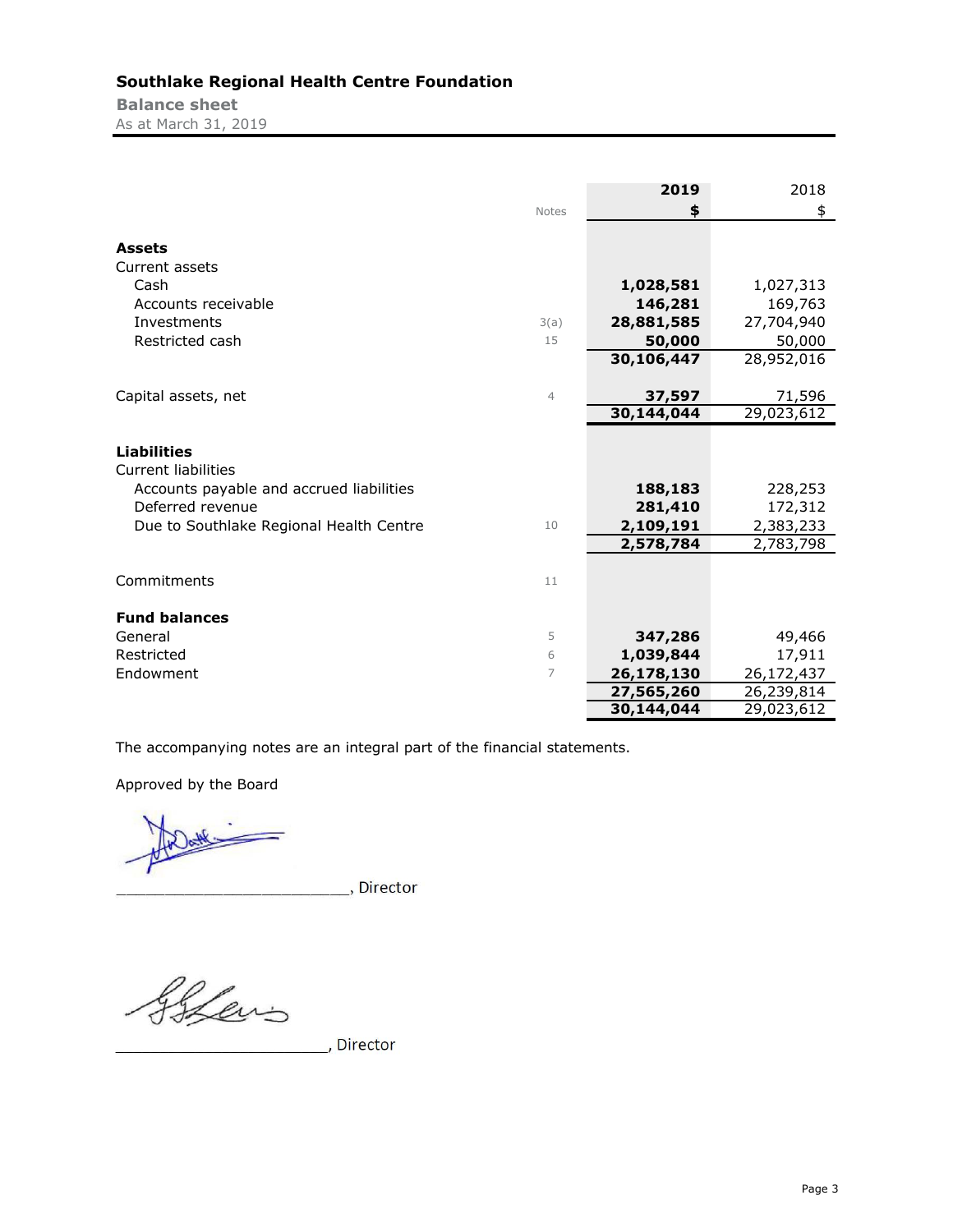# **Southlake Regional Health Centre Foundation**

**Statement of operations and changes in fund balances** Year ended March 31, 2019

|                                      |         |           | General Fund               |           | <b>Restricted Fund</b> |            | <b>Endowment Fund</b>  |            | Total         |
|--------------------------------------|---------|-----------|----------------------------|-----------|------------------------|------------|------------------------|------------|---------------|
|                                      |         | 2019      | 2018                       | 2019      | 2018                   | 2019       | 2018                   | 2019       | 2018          |
|                                      | Notes   | ቈ         | \$                         | \$        | \$                     | \$         | \$                     | \$         | \$            |
| <b>Revenue</b>                       |         |           |                            |           |                        |            |                        |            |               |
| Donations and fundraising            |         | 3,989,124 | 3,134,032                  | 3,391,585 | 2,273,041              | 6,107      | 11,835                 | 7,386,816  | 5,418,908     |
| Residential Hospice                  |         |           |                            |           |                        |            |                        |            |               |
| "Love lives here" Campaign           |         |           | —                          | 613,445   | 1,816,802              |            | $\qquad \qquad \qquad$ | 613,445    | 1,816,802     |
| Diagnostic Imaging                   |         |           |                            |           |                        |            |                        |            |               |
| "Images for Life" Campaign           |         |           | $\qquad \qquad \  \  \, -$ | 101,812   | 422,527                |            | —                      | 101,812    | 422,527       |
| Regional Cancer Centre               |         |           |                            |           |                        |            |                        |            |               |
| "Count on Me" Campaign               |         |           |                            | 834       | 86,735                 |            |                        | 834        | 86,735        |
|                                      |         | 3,989,124 | 3,134,032                  | 4,107,676 | 4,599,105              | 6,107      | 11,835                 | 8,102,907  | 7,744,972     |
| Investment income (loss)             | 3(b)    | 204,274   | 249,954                    | 644,191   | 443,596                | (414)      | 741,769                | 848,051    | 1,435,319     |
|                                      |         | 4,193,398 | 3,383,986                  | 4,751,867 | 5,042,701              | 5,693      | 753,604                | 8,950,958  | 9,180,291     |
|                                      |         |           |                            |           |                        |            |                        |            |               |
| <b>Expenses</b>                      |         |           |                            |           |                        |            |                        |            |               |
| Fundraising and administrative       |         | 2,983,917 | 3,365,191                  | 599,256   | 659,161                |            |                        | 3,583,173  | 4,024,352     |
|                                      |         |           |                            |           |                        |            |                        |            |               |
| Excess of revenue over expenses      |         |           |                            |           |                        |            |                        |            |               |
| before grants                        |         | 1,209,481 | 18,795                     | 4,152,611 | 4,383,540              | 5,693      | 753,604                | 5,367,785  | 5,155,939     |
| Grants to Southlake Regional Health  |         |           |                            |           |                        |            |                        |            |               |
| Centre                               | 9       | 911,661   | $\overline{\phantom{0}}$   | 3,130,678 | 8,397,822              |            | -                      | 4,042,339  | 8,397,822     |
| Grants to others                     | $\circ$ |           |                            |           | 53,040                 |            | $\hspace{0.05cm}$      |            | 53,040        |
| Total grants                         |         | 911,661   | $\qquad \qquad$            | 3,130,678 | 8,450,862              | —          | $\qquad \qquad -$      | 4,042,339  | 8,450,862     |
|                                      |         |           |                            |           |                        |            |                        |            |               |
| Excess (deficiency) of revenue       |         |           |                            |           |                        |            |                        |            |               |
| over expenses for the year           |         | 297,820   | 18,795                     | 1,021,933 | (4,067,322)            | 5,693      | 753,604                | 1,325,446  | (3, 294, 923) |
| Fund balances, beginning of the year |         | 49,466    | 6,808                      | 17,911    | 4,085,233              | 26,172,437 | 25,442,696             | 26,239,814 | 29,534,737    |
| Interfund transfers                  |         |           | 23,863                     |           |                        |            | (23, 863)              |            |               |
| Fund balances, end of year           |         | 347,286   | 49,466                     | 1,039,844 | 17,911                 | 26,178,130 | 26,172,437             | 27,565,260 | 26,239,814    |

The accompanying notes are an integral part of the financial statements.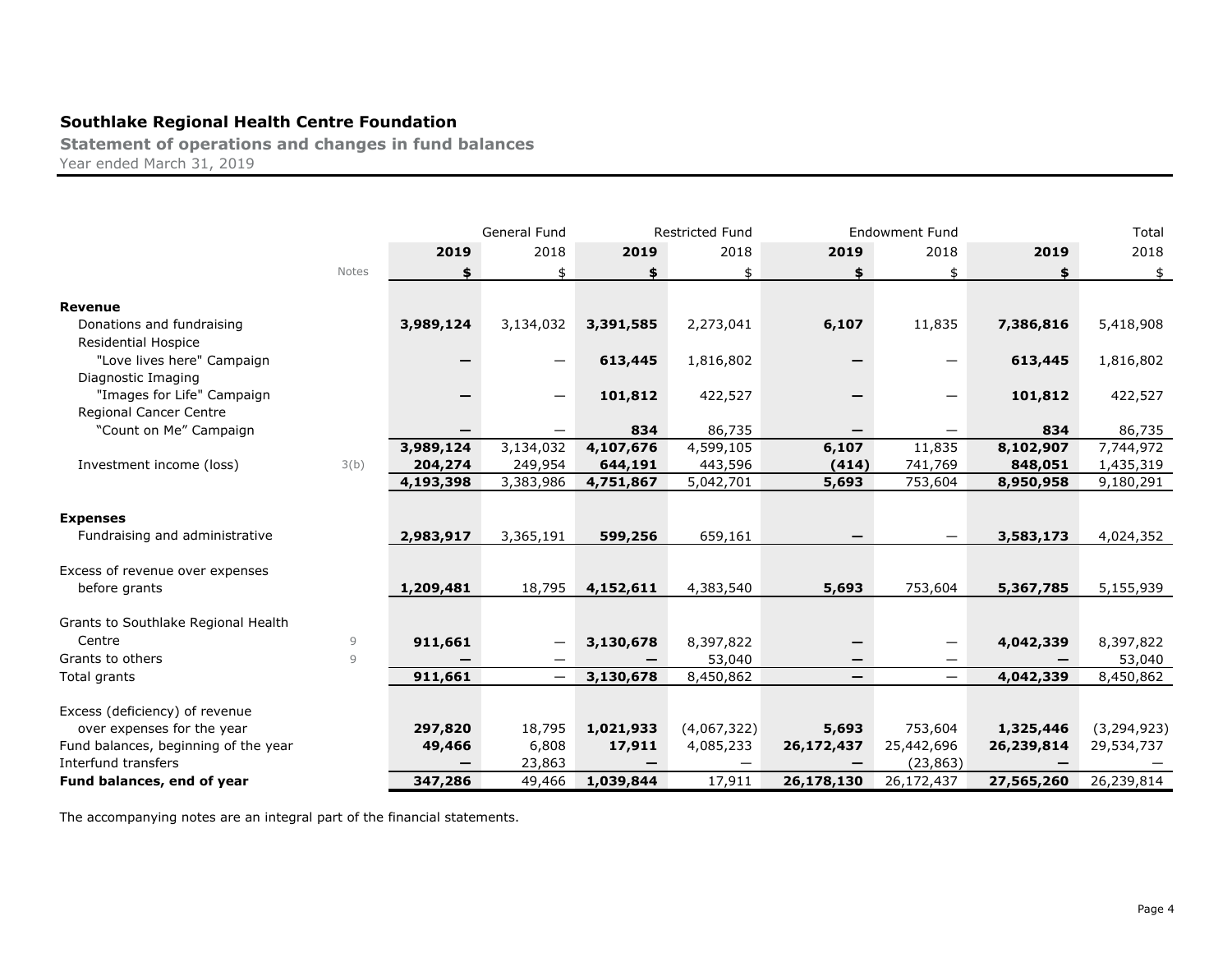# **Southlake Regional Health Centre Foundation**

**Statement of cash flows** Year ended March 31, 2019

|                                                           | <b>Notes</b> | 2019<br>\$             | 2018<br>\$         |
|-----------------------------------------------------------|--------------|------------------------|--------------------|
|                                                           |              |                        |                    |
| <b>Operating activities</b>                               |              |                        |                    |
| Excess (deficiency) of revenue over expenses for the year |              | 1,325,446              | (3, 294, 923)      |
| Items not affecting cash                                  |              |                        |                    |
| Net realized and unrealized gain included in              |              |                        |                    |
| investment income                                         | 3(b)         | (215, 661)             | (870, 832)         |
| Amortization of capital assets                            |              | 45,203                 | 41,423             |
| Non-operating item-contributions restricted for endowment |              | (6, 107)               | (11, 835)          |
|                                                           |              | 1,148,881              | (4, 136, 167)      |
| Change in non-cash operating items                        |              |                        |                    |
| Decrease (increase) in accounts receivable                |              | 23,482                 | (51,062)           |
| (Decrease) in accounts payable and accrued liabilities    |              | (40, 070)              | (209, 176)         |
| Increase (decrease) in deferred revenue                   |              | 109,098                | (106, 884)         |
| (Decrease) increase in due to                             |              |                        |                    |
| Southlake Regional Health Centre                          |              | (274, 042)             | 2,224,021          |
|                                                           |              | 967,349                | (2,279,268)        |
| <b>Financing activity</b>                                 |              |                        |                    |
| Contributions restricted for endowment                    |              | 6,107                  | 11,835             |
|                                                           |              |                        |                    |
| <b>Investing activity</b><br>Purchase of capital assets   |              |                        |                    |
| Net change in investments                                 |              | (11, 204)<br>(960,984) | (7, 114)<br>21,228 |
|                                                           |              |                        | 14,114             |
|                                                           |              | (972,188)              |                    |
| Increase (decrease) in cash                               |              | 1,268                  | (2, 246, 205)      |
| Cash, beginning of year                                   |              | 1,027,313              | 3,273,518          |
| Cash, end of year                                         |              | 1,028,581              | 1,027,313          |

The accompanying notes are an integral part of the financial statements.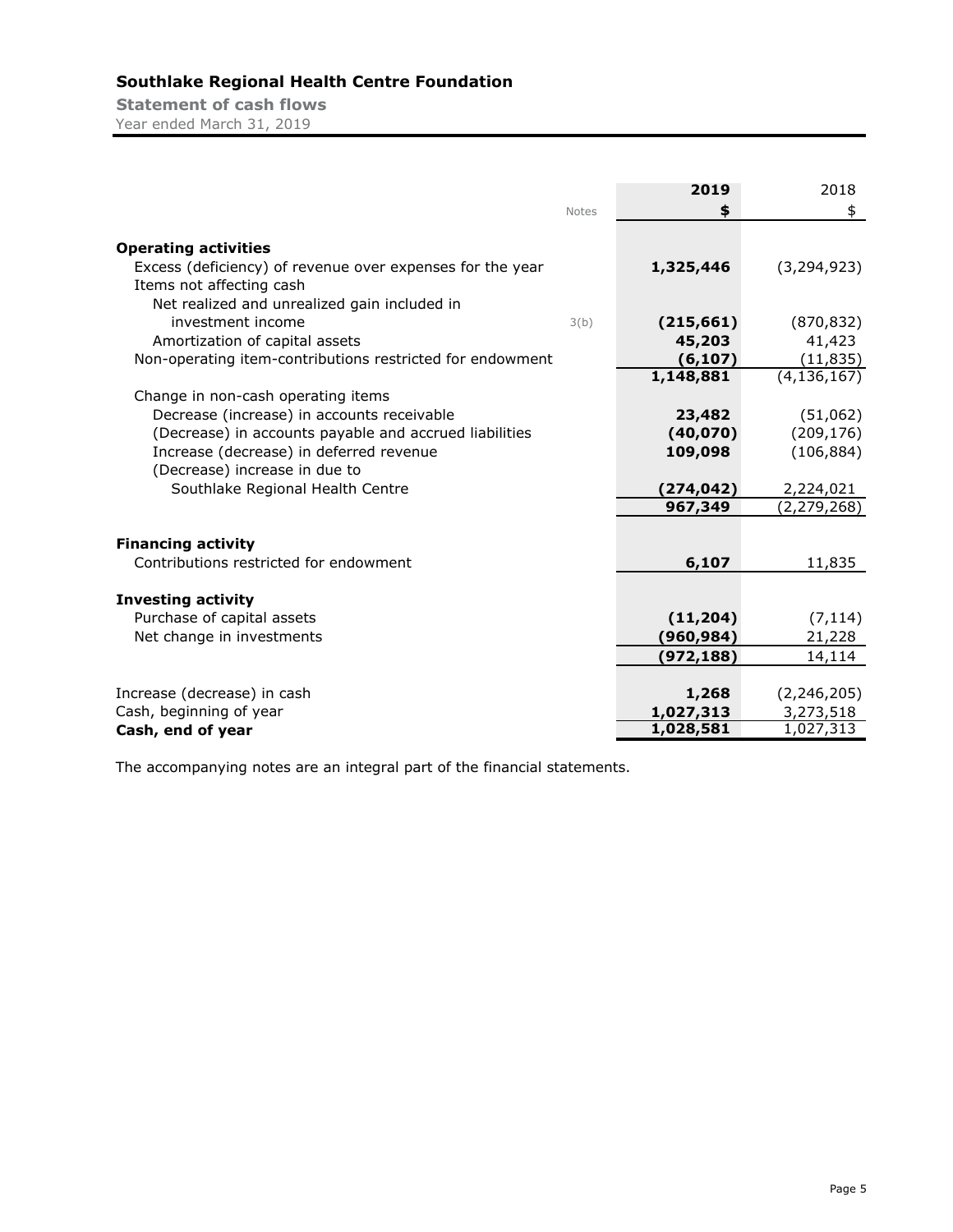# **1. Purpose and organization**

Southlake Regional Health Centre Foundation (the "Foundation") is incorporated under the laws of the Province of Ontario as a corporation without share capital. The Foundation raises, receives, accumulates and distributes funds and/or the income therefrom for charitable purposes and, in particular, for the benefit of Southlake Regional Health Centre (the "Hospital") and Southlake Residential Care Village (the "Village") in respect of the capital expansion program, equipment and other special programs for the improvement of patient care.

The Foundation is a public foundation registered under the Income Tax Act (Canada) (the "Act") and, as such, is exempt from income taxes and able to issue donation receipts for income tax purposes. The Foundation must meet certain requirements within this Act. In the opinion of management, these requirements have been met.

# **2. Significant accounting polices**

Management has prepared these financial statements in accordance with Canadian accounting standards for not-for-profit organizations ("ASNPO").

#### *Financial instruments*

The Foundation initially recognizes financial instruments at fair value and subsequently measures them at each reporting date as follows:

| Asset/liability                          | Measurement    |
|------------------------------------------|----------------|
| Cash                                     | Fair value     |
| Accounts receivable                      | Amortized cost |
| Investments                              | Fair value     |
| Accounts payable and accrued liabilities | Amortized cost |
| Due to Southlake Regional Health Centre  | Amortized cost |

Financial assets measured at amortized cost are assessed at each reporting date for indications of impairment. If such impairment exists the asset shall be written down and the resulting impairment loss will be recognized in the statement of operations and changes in fund balances for the period.

#### *Capital assets*

Capital assets are recorded at cost and are amortized over their estimated useful lives at the following rates:

| Furniture and equipment | straight line over 5 years |
|-------------------------|----------------------------|
| Computer equipment      | straight line over 5 years |

The useful lives and amortization rates of capital assets are reviewed periodically and any adjustments are recognized in the statement of operations and changes in fund balances in the period in which in the changes are identified.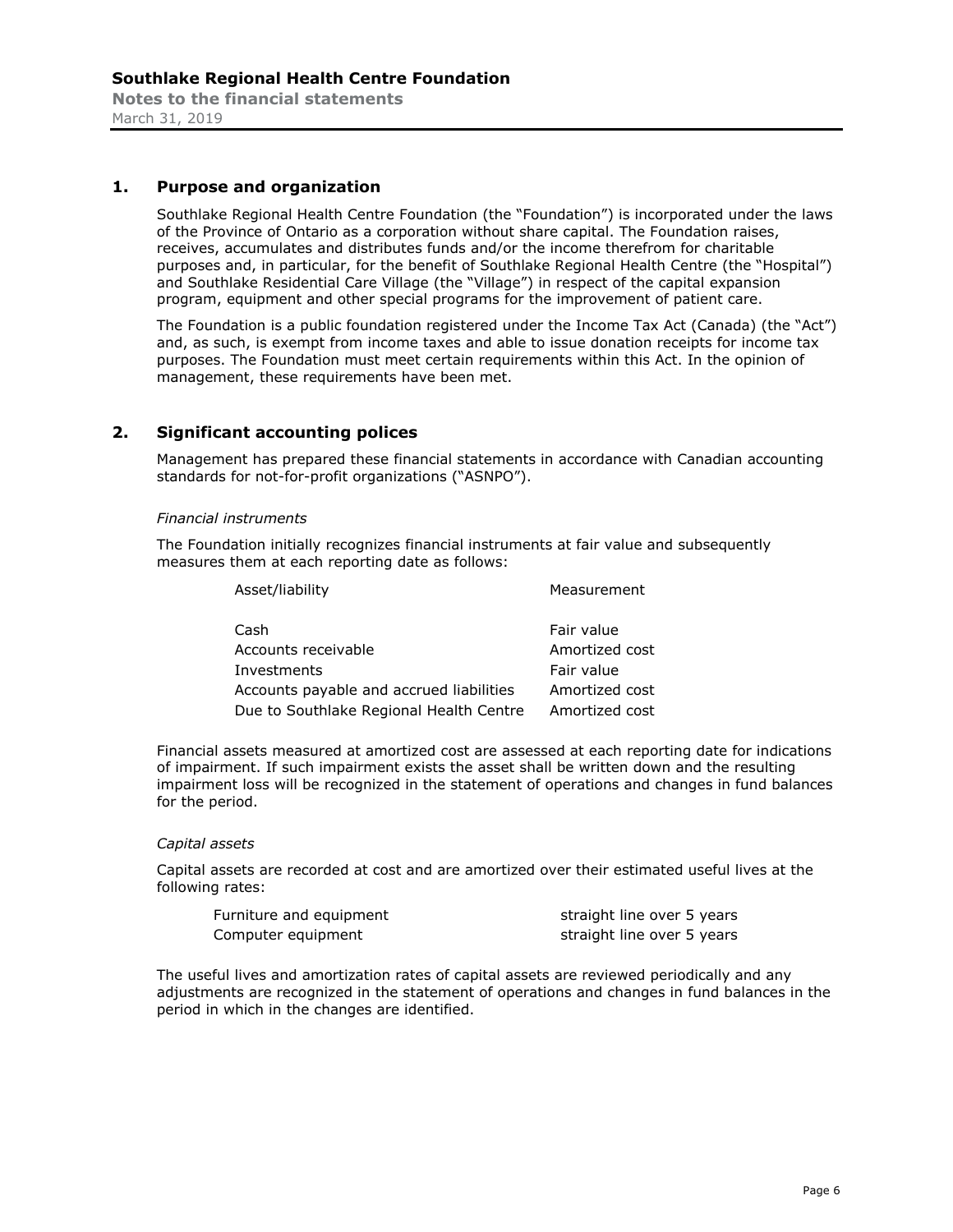# **2. Significant accounting policies (continued)**

#### *Fund accounting*

The financial statements include the following funds:

- The General Fund comprises amounts available for immediate use for the general purpose of the Foundation as determined by the Board of Directors.
- The Restricted Fund comprises amounts that are to be used for specific purposes as specified by the donors, the Board of Directors, or as stipulated by the fundraising appeal.
- The Endowment Fund comprises amounts to be maintained permanently as specified by the donors or the Board of Directors.

#### *Revenue recognition*

The Foundation follows the Restricted Fund method of accounting for contributions. Restricted contributions are recognized as revenue of the respective fund. Contributions are recorded when they are received. Pledges are not recorded in these financial statements as they are not legally enforceable claims.

The Foundation recognizes revenue for special events in the year in which the event occurs.

Unrestricted contributions are recognized as revenue of the General Fund in the year received. Donor-restricted contributions are recognized as revenue of the Restricted Fund unless the capital is to be maintained permanently, in which case the contributions are recognized as revenue of the Endowment Fund.

Expenses are recognized as they are incurred and measurable as a result of receipt of goods or services and the creation of a legal obligation to pay.

#### *Investment income*

Investment income is accrued as it is earned. Investment income includes dividend and interest income, and realized and unrealized gains and losses net of investment management fees and foundation fees. Investment income associated with investments is being allocated to the restricted and endowed funds. Investment income associated with cash is allocated to the General Fund.

#### *Contributed goods and services*

Donors contribute gifts in kind for use in special fundraising events as well as for the use of qualified donees. These are recognized at their fair value when such value can be reasonably estimated. Donated property and equipment are recorded at fair value when fair value can be reasonably estimated. Donated materials and services are recorded at fair value when fair value can be reasonably estimated and when the materials and services are normally purchased by the Foundation and would be paid for if not donated.

#### *Contributed securities*

Gifts of publicly traded securities are recognized at estimated fair value based on the closing published price on the date of receipt, when such information is available, or other estimated fair value as applicable.

#### *Volunteer fundraising activities*

The work of the Foundation is dependent on the volunteer fundraising activities of many members. Because these services are not normally purchased by the Foundation and because of the difficulty in determining their fair value, donated services are not recognized in these financial statements.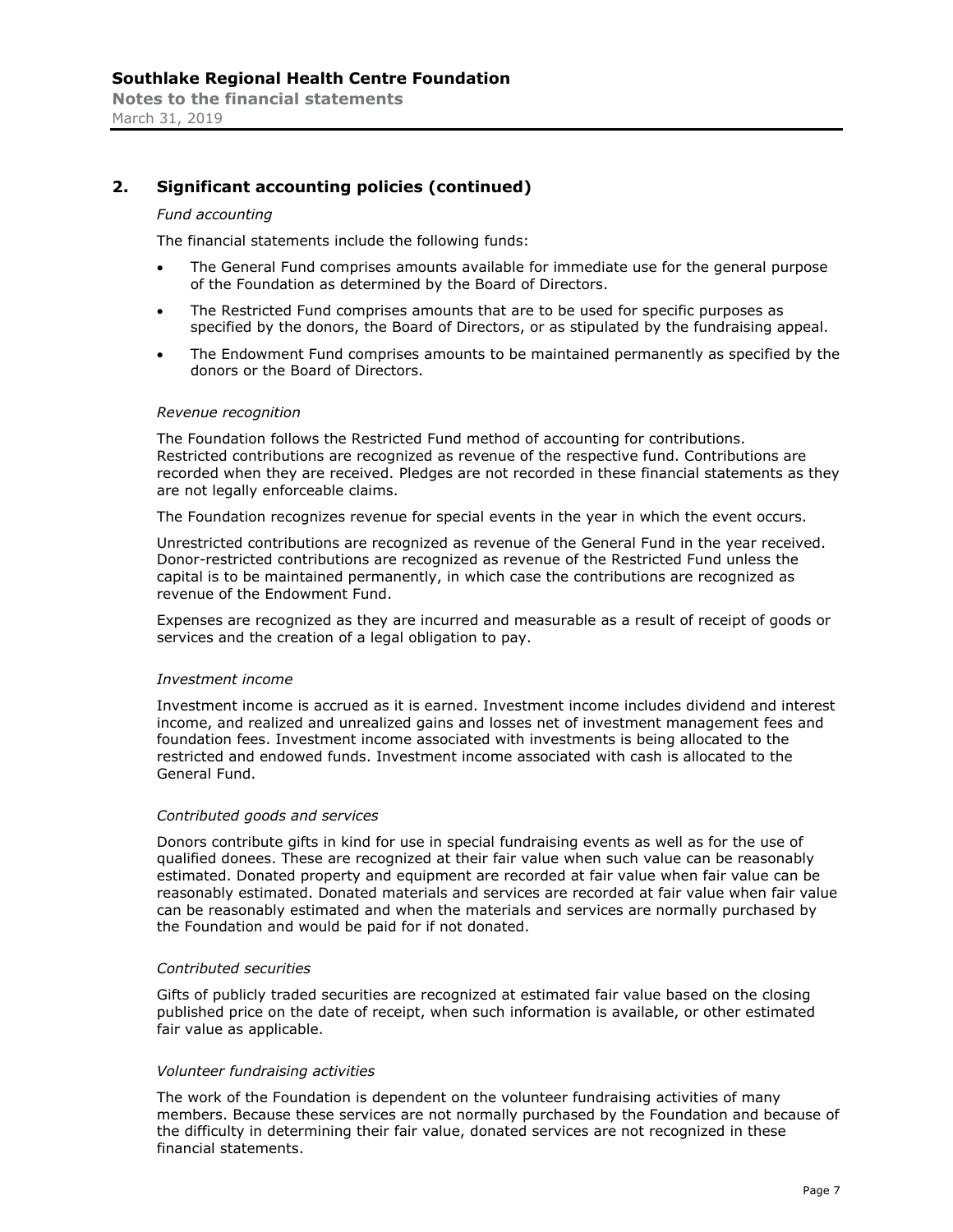# **2. Significant accounting policies (continued)**

#### *Use of estimates*

In preparing the financial statements in accordance with Canadian accounting standards for not-for-profit organizations, management is required to make estimates and assumptions that affect the reported amounts of assets, liabilities, fund balances, and disclosure of contingent assets and liabilities at the date of the financial statements, and the reported amounts of revenue and expenses and changes in fund balances for the year. These estimates are reviewed periodically and, as adjustments become necessary, they are reported in the period in which they become known. Actual results could differ from those estimates. Accounts requiring significant estimates and assumptions include investments due to valuation and accrued liabilities.

#### **3. Investments**

The Foundation maintains a significant portion of its investments in pooled funds managed by external investment managers.

(a) Investments consist of the following:

|                                                                                                      | <b>2019</b><br><b>Fair value</b>                                | 2018<br>Fair value                                              |
|------------------------------------------------------------------------------------------------------|-----------------------------------------------------------------|-----------------------------------------------------------------|
| Short term investments (pooled funds)<br><b>Bonds</b><br><b>Canadian Equities</b><br>Global Equities | 3,341,832<br>9,457,352<br>5,758,115<br>10,324,286<br>28,881,585 | 2,243,899<br>9,433,543<br>5,609,880<br>10,417,618<br>27,704,940 |

(b) Investment income consists of the following:

|                                                     | 2019              | 2010                    |
|-----------------------------------------------------|-------------------|-------------------------|
|                                                     | \$                |                         |
| Realized net gains (losses)<br>Unrealized net gains | 24,516<br>191,145 | (160, 214)<br>1,031,046 |
|                                                     | 215,661           | 870,832                 |
| Interest and other                                  | 772,060           | 687,176                 |
|                                                     | 987,721           | 1,558,008               |
| Investment counselling and safekeeping fees         | (139,670)         | (122,689)               |
| Investment income                                   | 848,051           | $1,435,3\overline{19}$  |

The investment portfolio is managed in accordance with the Foundation's investment policy.

**2019** 2018

**2019** 2018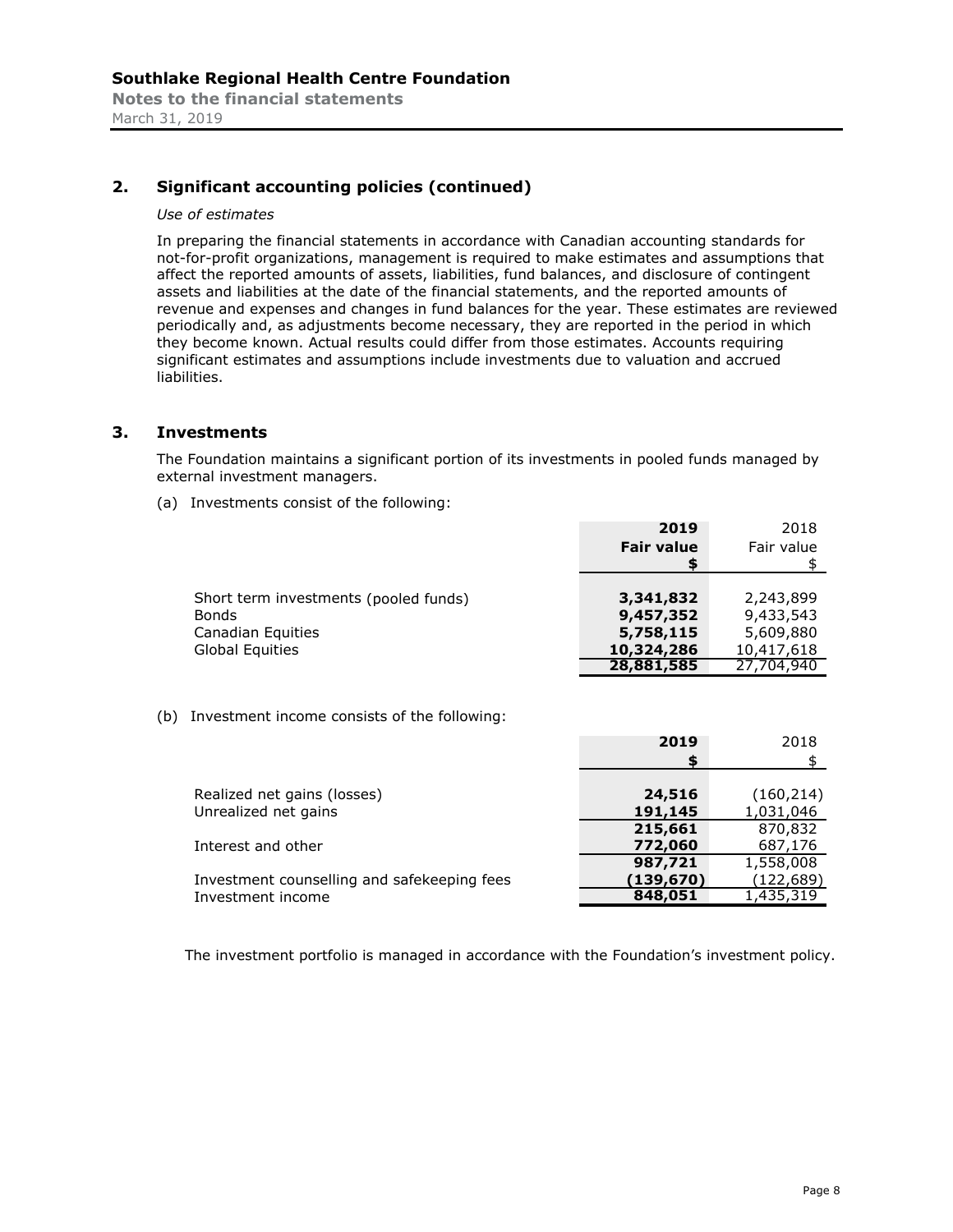**Notes to the financial statements**  March 31, 2019

# **4. Capital assets**

|                                               | Cost                          | <b>Accumulated</b><br>amortization | 2019<br><b>Net book</b><br>value<br>\$ | 2018<br>Net book<br>value  |
|-----------------------------------------------|-------------------------------|------------------------------------|----------------------------------------|----------------------------|
| Furniture and equipment<br>Computer equipment | 239,670<br>265,920<br>505,590 | 232,972<br>235,021<br>467,993      | 6,698<br>30,899<br>37,597              | 21,708<br>49,888<br>71,596 |

# **5. General Fund**

The General Fund consists of the following:

|                                                                               | (Deficiency)<br>excess | Investment in<br>capital assets | 2019<br><b>Total</b><br>S | 2018<br>Total   |
|-------------------------------------------------------------------------------|------------------------|---------------------------------|---------------------------|-----------------|
| Balance, beginning of year<br>Excess of revenue over<br>expenses after grants | (22,130)<br>297,820    | 71,596                          | 49,466<br>297,820         | 6,808<br>18,795 |
| Interfund transfers<br>Amortization of<br>capital assets                      | (11, 204)<br>45,203    | 11,204<br>(45,203)              |                           | 23,863          |
| Balance, end of year                                                          | 309,689                | 37,597                          | 347,286                   | 49,466          |

# **6. Restricted Fund**

The Restricted Fund consists of the following externally restricted amounts:

|                                    | 2019        | 2018          |
|------------------------------------|-------------|---------------|
|                                    | S           |               |
|                                    |             |               |
| "Count on Me" Campaign             | 213         |               |
| "Images for Life" DI Campaign      | 221         | 73,980        |
| "love lives here" Hospice Campaign | (1,918,810) | (2, 155, 182) |
| Village                            | 5,142       | 1,386         |
| Equipment and Program Fund         | 2,953,078   | 2,097,727     |
| Balance, end of year               | 1,039,844   | 17,911        |

During the 2018 fiscal year, the Hospital incurred costs of \$1,928,195 (\$2,185,095 in 2018) related to the "love lives here" Hospice Campaign in excess of grants transferred by the Foundation. This amount is recorded as a payable by the Foundation due to the Hospital (Note 10) and will be settled with the restricted funds as the "love lives here" Hospice Campaign generates further revenue.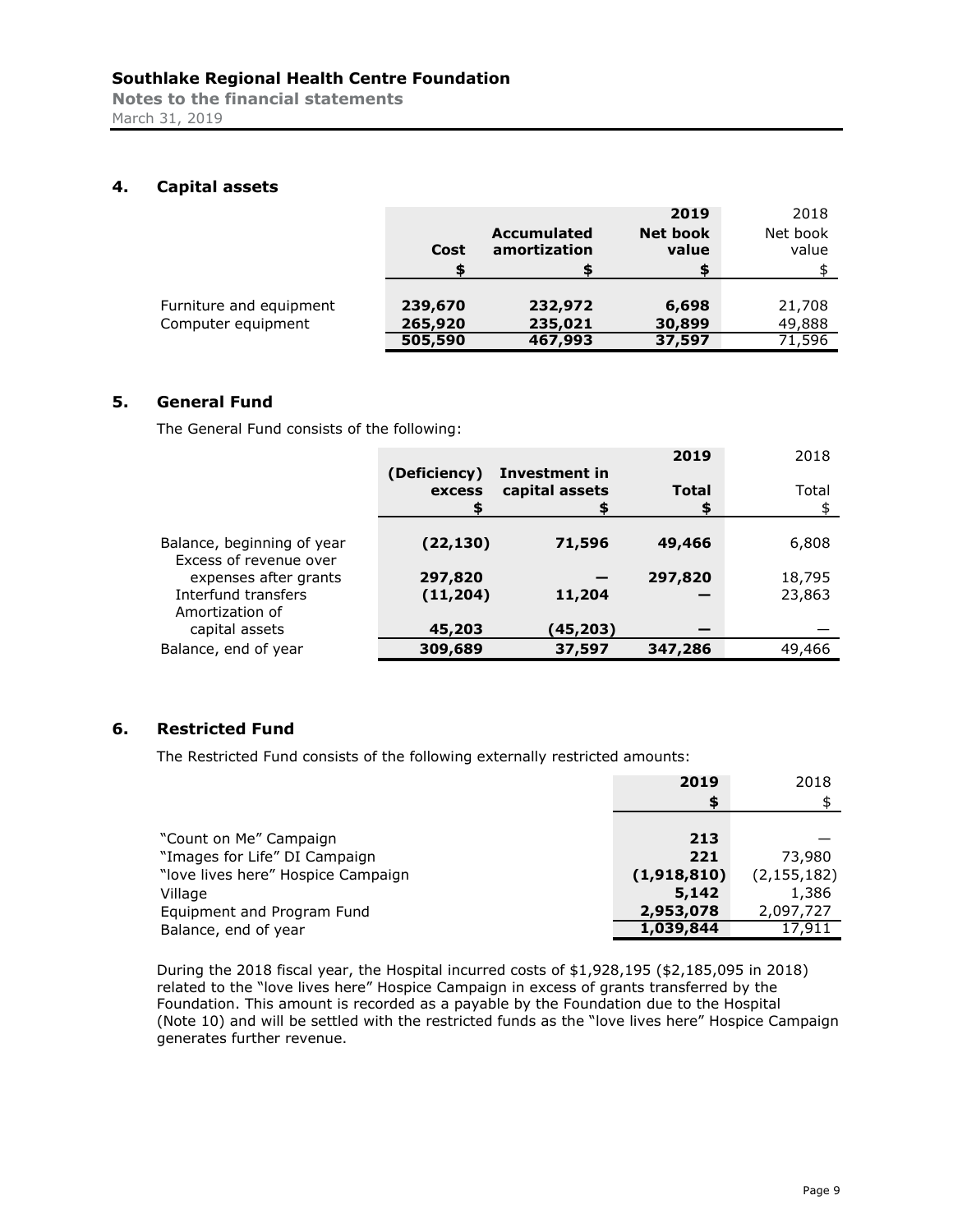# **7. Endowment Fund**

The Endowment Fund consists of the following:

|                                                    | 2019       | 2018       |
|----------------------------------------------------|------------|------------|
|                                                    | \$         |            |
|                                                    |            |            |
| Funds externally restricted for endowment purposes |            |            |
| Income must be used for a restricted purpose       | 8,494,704  | 8,491,991  |
| Income is unrestricted                             | 3,025,808  | 3,025,615  |
| Restricted for endowment purposes by the           |            |            |
| Board of Directors*                                |            |            |
| Income must be used for a restricted purpose       | 2,741,570  | 2,738,594  |
| Income is unrestricted                             | 11,916,048 | 11,916,237 |
| Balance, end of year                               | 26,178,130 | 26,172,437 |

\* These funds arose as a result of public solicitation for endowments and as such, they are externally restricted. Accordingly, these funds must be held in the endowment in perpetuity.

Income earned within the Endowment fund remains restricted in use until transferred for use.

# **8. Special events revenues and expenses**

Special events revenues and expenses are included in the statement of operations and changes in fund balances at their gross amounts. Revenues for all others are included in donations and fundraising revenue and expenses are included in fundraising expense. Results for the individual events are as follows:

|                      | <b>Run/Walk for</b><br><b>Southlake</b><br>S | Gala                          | Golf<br><b>Tournament</b>      | 2019<br><b>Total</b>             |
|----------------------|----------------------------------------------|-------------------------------|--------------------------------|----------------------------------|
| Revenues<br>Expenses | 332,883<br>(118,963)<br>213,920              | 2,125<br>(45,321)<br>(43,196) | 365,808<br>(89,897)<br>275,911 | 700,816<br>(254, 181)<br>446,635 |
|                      |                                              |                               |                                |                                  |
|                      | Run/Walk for<br>Southlake                    | Gala                          | Golf<br>Tournament             | 2018<br>Total                    |
|                      |                                              |                               |                                |                                  |
| Revenues<br>Expenses | 314,520<br>(109,763)                         | 690,213<br>(344,269)          | 300,490<br>(89,569)            | 1,305,223<br>(543,601)           |
|                      | 204,757                                      | 345,944                       | 210,921                        | 761,622                          |

Included in special event revenues and expenses are donor contributed gifts in kind revenue of \$27,834 (\$90,677 in 2018) and gifts in kind expense of \$33,084 (\$90,598 in 2018).

# **9. Grants to Southlake Regional Health Centre**

The Board of Directors has authorized grants to Southlake Regional Health Centre of \$4,042,339 (\$8,397,822 in 2018) to be used for the purposes specified at the time of transfer. The Board also authorized grants to others on behalf of Southlake Regional Health Centre in the amount of nil (\$53,040 in 2018).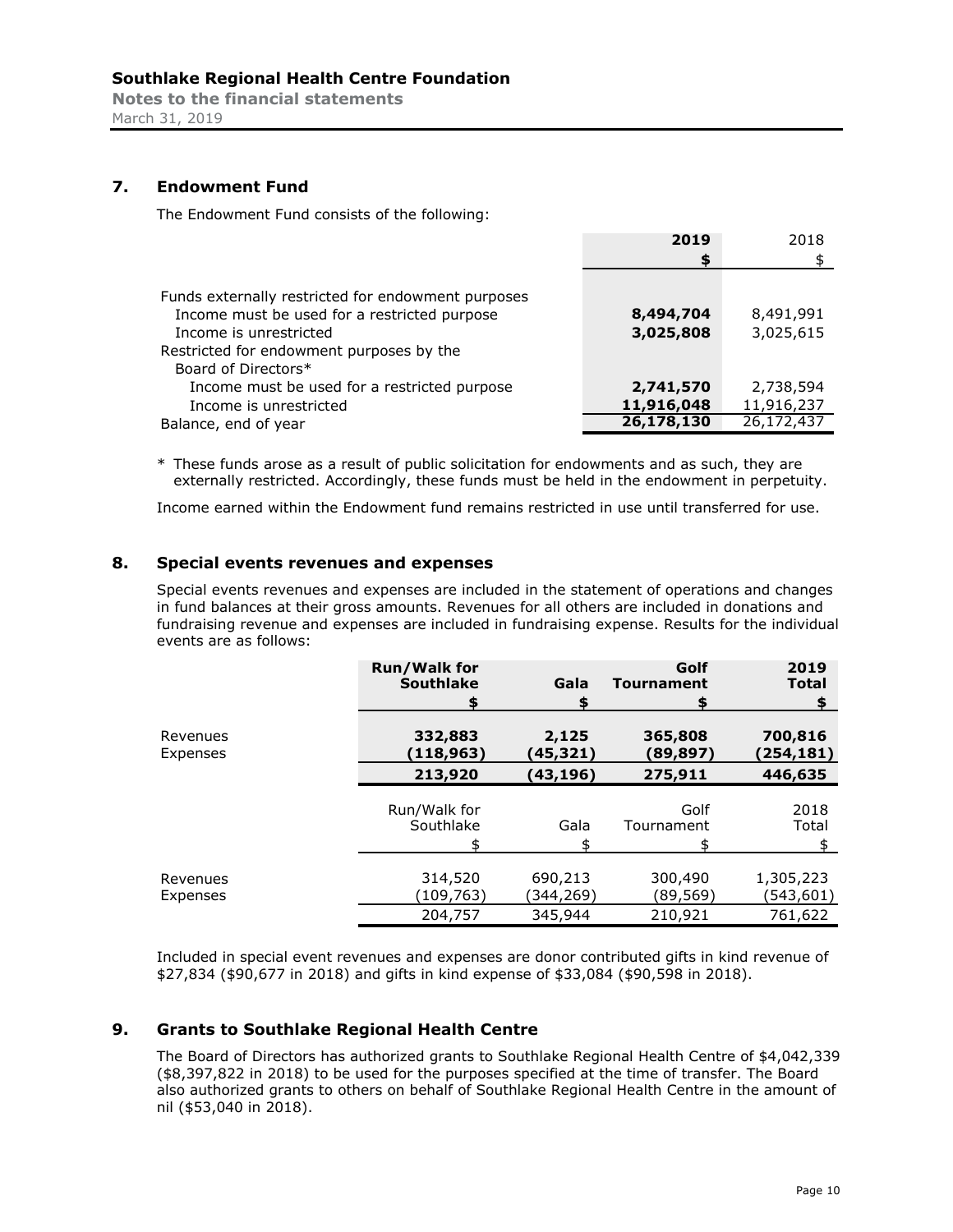#### **10. Related parties**

Amounts due to the Hospital include transfers to reimburse the Hospital for amounts they paid on behalf of the Foundation for payroll of \$178,872 (\$196,888 in 2018), phones and postage \$2,124 (\$1,250 in 2018), as well as grants of \$1,928,195 (\$2,185,095 in 2018).

From time to time, the Foundation may secure the services of a business in which a Director may have an interest. In such cases, the Director will declare a conflict of interest and abstain from voting on the engagement or in any related discussions or decisions to avoid a conflict of interest.

Currently, the Foundation is engaged with three organizations in which a Director has a significant interest. In fiscal 2018/2019 the total payments to these organizations were \$2,932 (\$13,838 in 2018). Services rendered were for advertisements.

# **11. Commitments**

Future minimum annual lease payments under operating leases for premises are as follows:

| Fiscal years ending March 31 |         |
|------------------------------|---------|
| 2020                         | 90,000  |
| 2021                         | 90,000  |
| 2022                         | 60,000  |
|                              | 240.000 |

\$

The Foundation leases its premises at the Medical Arts Building from the Hospital in the form of a sub-lease for a 5 year term that commenced on September 1, 2012. The lease was for a term of 5 years, with two additional 5-year option periods. The first renewal occurred in 2017 and at this time the option for a second renewal was removed. The lease concludes on August 31, 2021.

Future annual systems, recruitment, and events payments under contract are as follows:

| Fiscal years ending March 31 |         |
|------------------------------|---------|
| 2020                         | 154,867 |
| 2021                         | 13,242  |
| 2022                         | 2,138   |
|                              | 170,247 |

The Foundation uses these systems to maintain a relationship management database, execute on events and correspondence, and to maintain their general and sub-ledgers.

The Foundation entered a recruitment contract in 2019, which has payments due in 2020.

In addition, in order to run special events, the Foundation enters into multi-year agreements for logistics and contracts to reserve venue space.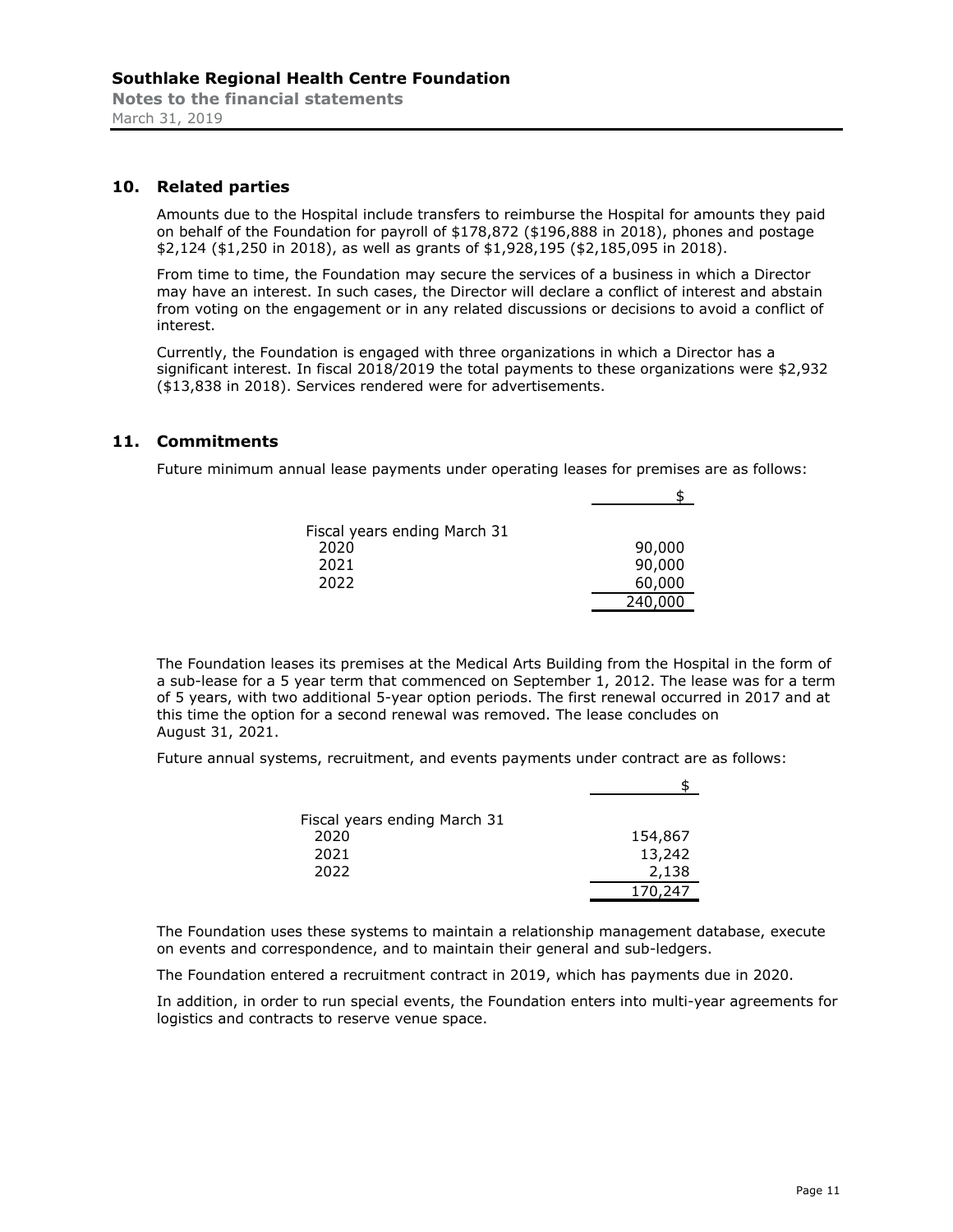# **12. Capital management**

#### *General Fund*

The General Fund is comprised of the Foundation's operations and administrative activities. In managing this capital the Foundation's objective is to have sufficient resources to continue operations in accordance with its mission and to provide additional granting from time to time. This need for sufficient resources is considered in the preparation and monitoring of an annual budget, the setting of a cost recovery fee, the monitoring of cash flows and monitoring compliance with the approved investment policy.

#### *Restricted Fund*

The Restricted Fund is comprised of amounts that are to be used for specific purposes as specified by the donors, the Board of Directors, or as stipulated in the fundraising appeal. The Restricted Fund capital is managed under contract by professional investment managers in accordance with the Foundation's investment policies with the objectives of preserving capital while providing for the cash flow needs of the Foundation in order to meet its granting requirements.

#### *Endowment Fund*

The Endowment Fund is comprised of amounts to be maintained permanently as specified by the donors or the Board of Directors. The income earned on these amounts is to be used in accordance with the endowment agreements or instructions of the Board of Directors.

The Endowment Fund capital is managed by professional investment managers in accordance with the Foundation's investment policies. The primary objectives of the Foundation's policies are to provide for long term granting to Southlake Regional Health Centre and to Southlake Village.

The financial objectives of the investment policies are: capital preservation; absolute real returns net of inflation sufficient to meet the minimum granting requirements imposed by the Canada Revenue Agency; and to maximize the total rate of return within acceptable risk tolerances to enable growth of the endowment fund capital over the long term.

Interest and dividend income from this fund is transferred to the Restricted and General Funds when earned. Grants are made from the Restricted and General Funds in accordance with the granting policy of the Foundation, when required by Southlake Regional Health Centre and Southlake Village.

Compliance with restrictions imposed by donors or the Board of Directors and compliance with the Foundation's investment and granting policies are monitored by management and reported to committees of the Board of Directors. Management has determined that the restrictions and policies have been satisfactorily complied with for the fiscal year ended March 31, 2019 on a basis consistent with the preceding year.

#### **13. Pension plan**

All employees of the Foundation are members of the Healthcare of Ontario Pension Plan (the "Plan") which is a multi-employer final average pay contributory pension plan. Employer contributions made to the Plan during the year by the Foundation amount to \$164,307 (\$176,612 in 2018) and are included in the statement of operations and changes in fund balances.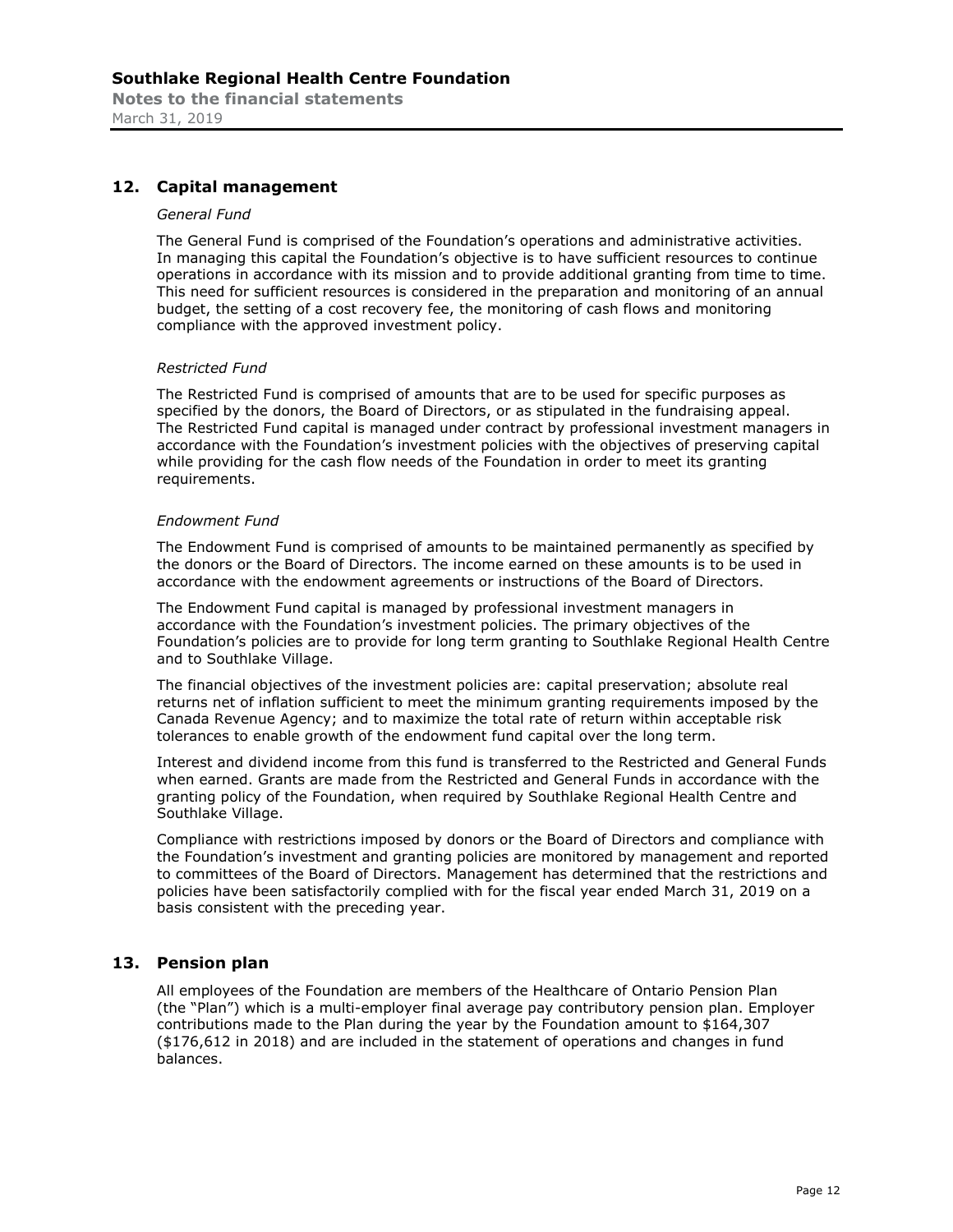#### **14. Government remittances**

No amounts were outstanding with respect to government remittances at March 31, 2019 (nil in 2018).

# **15. Guarantees and contingent liabilities**

In the normal course of business, the Foundation enters into agreements that meet the definition of a guarantee. Indemnity has been provided to all directors and officers of the Foundation for various items including, but not limited to, all costs to settle suits or actions due to involvement with the Foundation, subject to certain restrictions. Directors' and officers' liability insurance is in place via the Foundation's coverage by the Hospital's HIROC policy, to mitigate the cost of any potential future suits or actions. The term of the indemnification is not explicitly defined but is limited to the period over which the indemnification party served as a director or officer of the Foundation. The maximum amount of any potential future payment cannot be reasonably estimated.

#### *Letter of credit*

The Foundation has an irrevocable Letter of Credit in the amount of \$50,000 (\$50,000 in 2018) issued in respect of charitable lotteries conducted by the Foundation. The Letter of Credit is secured by cash in the amount of \$50,000 which has been set aside and restricted in use. As of March 31, 2019, the Letter of Credit has not been drawn upon (nil in 2018).

#### **16. Financial risk management**

The Foundation is subject to market, currency, and interest rate risks with respect to its investments.

#### *Market risk*

Market risk arises as a result of trading in equity securities and fixed income securities. Fluctuations in the market expose the Foundation to a risk of loss.

#### *Currency risk*

Currency risk is the risk that the fair value or future cash flows of a financial instrument will fluctuate because of changes in foreign exchange rates. The Foundation's investments include non-Canadian equities, the value of which fluctuates in part due to changes in foreign exchange rates. The U.S. and International Equity Funds hold assets and liabilities denominated in currencies other than Canadian dollars and this fund is therefore directly exposed to currency risk as the value of the assets and liabilities denominated in other currencies will fluctuate due to changes in exchange rates.

#### *Interest rate risk*

Interest rate risk arises from the possibility that changes in interest rates will affect the value of fixed income securities held by the Foundation. The short-term interest bearing investments held by the Foundation have a limited exposure to interest rate risk due to their short-term maturity.

To manage these risks the Foundation has established investment policies, which include target mix of investment types and concentration limits designed to achieve the optimum return within reasonable risk tolerances.